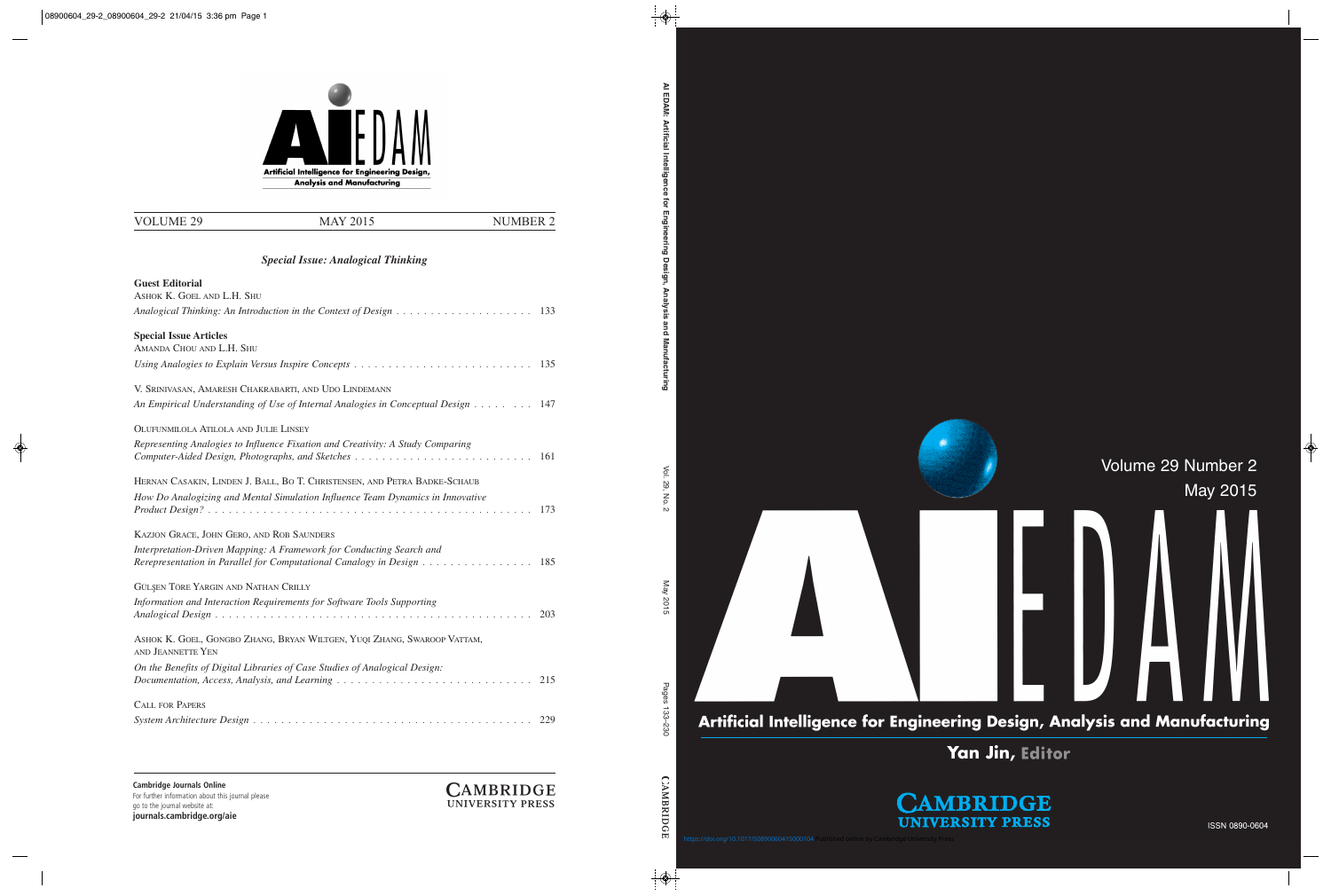

**Artificial Intelligence for Engineering Design,** 

**Analysis and Manufacturing** 

## **EDITOR**

YAN JIN *University of Southern California*

## **ASSOCIATE EDITORS**

Amaresh Chakrabarti, *Indian Institute of Science, Bangalore, India* Ashok K. Goel, *Georgia Institute of Technology, Atlanta, GA*

Mary Lou Maher, *University of Sydney, Australia* Kristina Shea, *ETH Zurich, Zurich, Switzerland*

#### **EDITORIAL BOARD**

Alice M. Agogino, *University of California, Berkeley, CA* Frances M.T. Brazier, *Delft University of Technology, The Netherlands*  David C. Brown, *Worcester Polytechnic Institute, Worcester, MA* Jonathan Cagan, *Carnegie Mellon University, Pittsburgh, PA* Matthew I. Campbell, *University of Texas, Austin, TX* Per Christiansson, *Aalborg University, Denmark* Ellen Yi-Luen Do, *Georgia Institute of Technology, Atlanta, GA* Andy Dong, *University of Sydney, Australia*  Alex H.B. Duffy, *University of Strathclyde, Scotland* Boi Faltings, *Federal Institute of Technology, Lausanne, Switzerland* Donal Finn, *University College, Dublin, Ireland* John S. Gero, *George Mason University, Fairfax, VA* Roderick A. Grupen, *University of Massachusetts, Amherst, MA* Sean Hanna, *University College London, United Kingdom* Mark Klein, *Massachusetts Institute of Technology, Cambridge, MA*

John C. Kunz, *Stanford University, Stanford, CA* Jean-Claude Latombe, *Stanford University, Stanford, CA* Wolfgang Nejdl, *Institut für Verteilte Systeme, Germany* Panos Papalambros, *University of Michigan, Ann Arbor, MI* H. Van Dyke Parunak, *New Vectors LLC, Ann Arbor, MI* William C. Regli, *Drexel University, Philadelphia, PA* Warren Seering, *Massachusetts Institute of Technology, Cambridge, MA* L.H. Shu, *University of Toronto, Canada* Ian Smith, *Federal Institute of Technology, Lausanne, Switzerland* Tim Smithers, *University of Strathclyde, Scotland* Robert B. Stone, *Oregon State University, Corvallis, OR* Rudi Stouffs, *Delft University of Technology, The Netherlands* Markus Stumptner, *University of South Australia, Adelaide, Australia* Tetsuo Tomiyama, *Delft University of Technology, The Netherlands*

Jan H. Vandenbrande, *The Boeing Company, Seattle, WA*

#### **FOUNDING EDITOR EMERITUS (1986–1996)**

**EDITOR EMERITUS (1997–2001)**

CLIVE L. DYM, *Harvey Mudd College* WILLIAM P. BIRMINGHAM, *Grove City College*

**EDITOR EMERITUS (2001–2011)** DAVID C. BROWN, *Worcester Polytechnic Institute*

**AI**EDAM: *Artificial Intelligence for Engineering Design, Analysis and Manufacturing* is a journal intended to reach two audiences: *engineers and designers* who see AI technologies as powerful means for solving difficult engineering problems; and *researchers in AI and Computer Science* who are interested in applications of AI and in the theoretical issues that arise from such applications (for detailed information refer to the Aims and Scope section at the inside back cover).

**AI**EDAM is also interested in original, major applications of state-of-the-art AI techniques to important engineering problems (practicum papers). In addition to the rapid publication and dissemination of unsolicited research papers, **AIEDAM** is committed to producing special issues on important, timely topics. **AI**EDAM is indexed in Compendex Plus, SciSearch, Research Alert, and CompuMath Citation Index.

**Editorial Office:** Prof. Yan Jin, Editor, **AI**EDAM*: Artificial Intelligence for Engineering Design, Analysis and Manufacturing*, Department of Aerospace & Mechanical Engineering, University of Southern California, 3650 McClintock Avenue, OHE-430, Los Angeles, CA 90089-1453, USA. Telephone: 626-538-5615. E-mail: aiedam@usc.edu. Website: http://aiedam.usc.edu/

**Publishing, Subscription, and Advertising Offices:** Cambridge University Press, 32 Avenue of the Americas, New York, NY 10013-2473, USA; and (outside the US and Canada) Cambridge University Press, The Edinburgh Building, Shaftesbury Road, Cambridge CB2 8RU, UK.

**AI**EDAM is part of the Cambridge Journals Online (CJO) service. Access to online tables of contents and article abstracts is available to all researchers at no additional costs for institutional subscribers. Access to full text articles online is currently included with the cost of the subscription. Subscription must be activated; see http://journals.cambridge.org for details.

**Subscription Information: AI**EDAM: *Artificial Intelligence for Engineering, Design, Analysis and Manufacturing* (ISSN 0890-0604) is published quarterly by Cambridge University Press, 32 Avenue of the Americas, New York, NY 10013-2473, USA / Cambridge University Press, The Edinburgh Building, Shaftesbury Road, Cambridge CB2 8RU, UK. Annual subscription rates for Volume 29, 2015: Institutions electronic only: US \$936.00 in the US, Canada, and Mexico; UK £569.00 + VAT elsewhere. Individuals electronic only: US \$297.00 in the US, Canada, and Mexico; UK £164.00 + VAT elsewhere.

© Cambridge University Press 2015. All rights reserved. No part of this publication may be reproduced, in any form or by any means, electronic, photocopy, or otherwise, without permission in writing from Cambridge University Press. For further information see http://us.cambridge.org/ information/rights or http://cambridge.org/uk/information/rights. *Photocopying information for users in the USA*: The Item-Fee Code for this publication (0890-0604/15 \$25.00) indicates that copying for internal or personal used beyond that permitted by Sec. 107 or 108 of the US Copyright Law is authorized for users duly registered with the Copyright Clearance Center (CCC), provided that the appropriate remittance per article is paid directly to: CCC, 222 Rosewood Drive, Danvers, MA 01923. Specific written permission must be obtained for all other copying.

**AI**EDAM: *Artificial Intelligence for Engineering, Design, Analysis and Manufacturing* (ISSN 0890-0604) is published quarterly by Cambridge University Press, 32 Avenue of the Americas, New York, NY 10013-2473, USA.